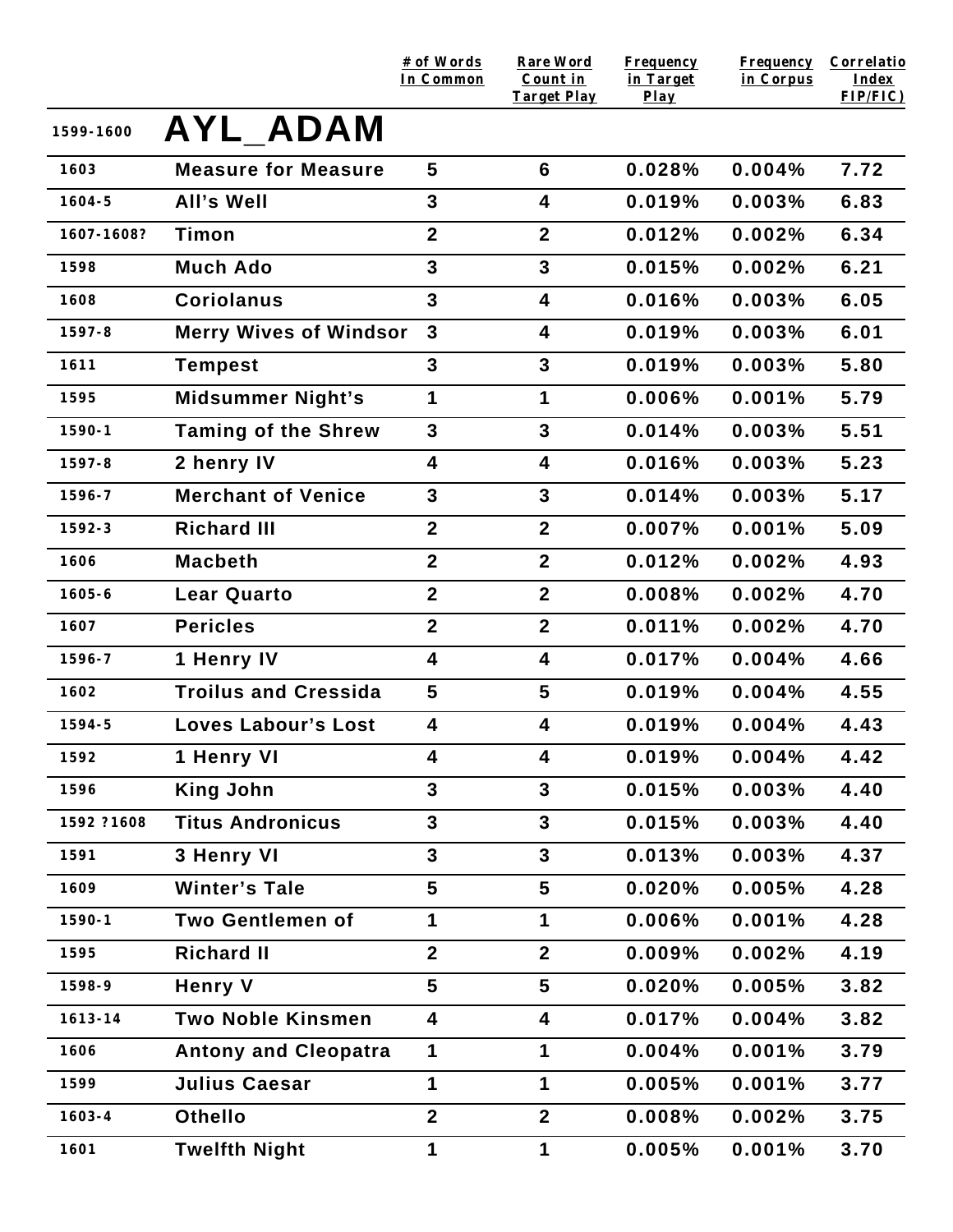|            |                            | # of Words<br>In Common | <b>Rare Word</b><br>Count in<br><b>Target Play</b> | <b>Frequency</b><br>in Target<br>$Play$ | Frequency<br>in Corpus | Correlatio<br>Index<br>FIP/FIC) |
|------------|----------------------------|-------------------------|----------------------------------------------------|-----------------------------------------|------------------------|---------------------------------|
| 1591       | 2 Henry VI                 | 8                       | 8                                                  | 0.031%                                  | 0.009%                 | 3.64                            |
| $1600 - 1$ | <b>Hamlet</b>              | 8                       | 8                                                  | 0.029%                                  | 0.009%                 | 3.35                            |
| 1610       | <b>Cymbeline</b>           | 4                       | 4                                                  | 0.015%                                  | 0.004%                 | 3.29                            |
| 1595       | <b>Romeo and Juliet</b>    | $\mathbf{3}$            | 3                                                  | 0.012%                                  | 0.004%                 | 3.18                            |
| 1613       | <b>Henry VIII</b>          | 1                       | $\mathbf 1$                                        | 0.004%                                  | 0.001%                 | 3.06                            |
| 1599-1600  | <b>AYL_CORIN</b>           |                         |                                                    |                                         |                        |                                 |
| 1607       | <b>Pericles</b>            | $\overline{2}$          | 3                                                  | 0.016%                                  | 0.001%                 | 10.85                           |
| 1606       | <b>Macbeth</b>             | 1                       | 1                                                  | 0.006%                                  | 0.001%                 | 10.36                           |
| 1607-1608? | Timon                      | $\overline{\mathbf{2}}$ | $\overline{\mathbf{2}}$                            | 0.012%                                  | 0.001%                 | 8.45                            |
| 1599       | <b>Julius Caesar</b>       | $\mathbf{3}$            | 4                                                  | 0.021%                                  | 0.003%                 | 7.88                            |
| 1611       | <b>Tempest</b>             | $\mathbf{3}$            | 3                                                  | 0.019%                                  | 0.002%                 | 7.73                            |
| 1603       | <b>Measure for Measure</b> | $\boldsymbol{2}$        | $\mathbf{2}$                                       | 0.009%                                  | 0.001%                 | 7.48                            |
| 1591       | 3 Henry VI                 | 5                       | 6                                                  | 0.025%                                  | 0.003%                 | 7.28                            |
| 1595       | <b>Midsummer Night's</b>   | 5                       | 5                                                  | 0.030%                                  | 0.004%                 | 7.24                            |
| $1605 - 6$ | <b>Lear Quarto</b>         | $\boldsymbol{2}$        | $\overline{2}$                                     | 0.008%                                  | 0.001%                 | 7.05                            |
| 1595       | <b>Romeo and Juliet</b>    | $\boldsymbol{2}$        | 3                                                  | 0.012%                                  | 0.002%                 | 6.75                            |
| 1613       | <b>Henry VIII</b>          | $\mathbf{3}$            | 3                                                  | 0.013%                                  | 0.002%                 | 6.48                            |
| $1604 - 5$ | All's Well                 | $\mathbf{3}$            | 3                                                  | 0.014%                                  | 0.002%                 | 6.47                            |
| 1596       | <b>King John</b>           | $\mathbf{3}$            | 3                                                  | 0.015%                                  | 0.002%                 | 6.39                            |
| 1594-5     | <b>Loves Labour's Lost</b> | 6                       | 7                                                  | 0.033%                                  | 0.005%                 | 6.10                            |
| 1597-8     | 2 henry IV                 | 6                       | $\overline{7}$                                     | 0.027%                                  | 0.004%                 | 6.10                            |
| 1609       | <b>Winter's Tale</b>       | 4                       | $5\phantom{1}$                                     | 0.020%                                  | 0.003%                 | 5.85                            |
| $1603 - 4$ | <b>Othello</b>             | $6\phantom{1}$          | $\overline{7}$                                     | 0.027%                                  | 0.005%                 | 5.63                            |
| 1598       | <b>Much Ado</b>            | 4                       | 4                                                  | 0.020%                                  | 0.004%                 | 5.60                            |
| 1596-7     | <b>Merchant of Venice</b>  | 4                       | 5                                                  | 0.024%                                  | 0.004%                 | 5.59                            |
| 1596-7     | 1 Henry IV                 | $\overline{\mathbf{5}}$ | 5                                                  | 0.021%                                  | 0.004%                 | 5.47                            |
| 1610       | <b>Cymbeline</b>           | 4                       | 5                                                  | 0.018%                                  | 0.003%                 | 5.35                            |
| 1595       | <b>Richard II</b>          | $\boldsymbol{2}$        | $\mathbf{2}$                                       | 0.009%                                  | 0.002%                 | 5.30                            |
| 1590-1     | <b>Taming of the Shrew</b> | $\mathbf{3}$            | $\overline{3}$                                     | 0.014%                                  | 0.003%                 | 5.28                            |
| 1592       | 1 Henry VI                 | $\boldsymbol{2}$        | $\mathbf{2}$                                       | 0.010%                                  | 0.002%                 | 5.25                            |
| $1600 - 1$ | <b>Hamlet</b>              | 4                       | 4                                                  | 0.014%                                  | 0.003%                 | 5.23                            |
| 1598-9     | <b>Henry V</b>             | 4                       | 4                                                  | 0.016%                                  | 0.003%                 | 5.21                            |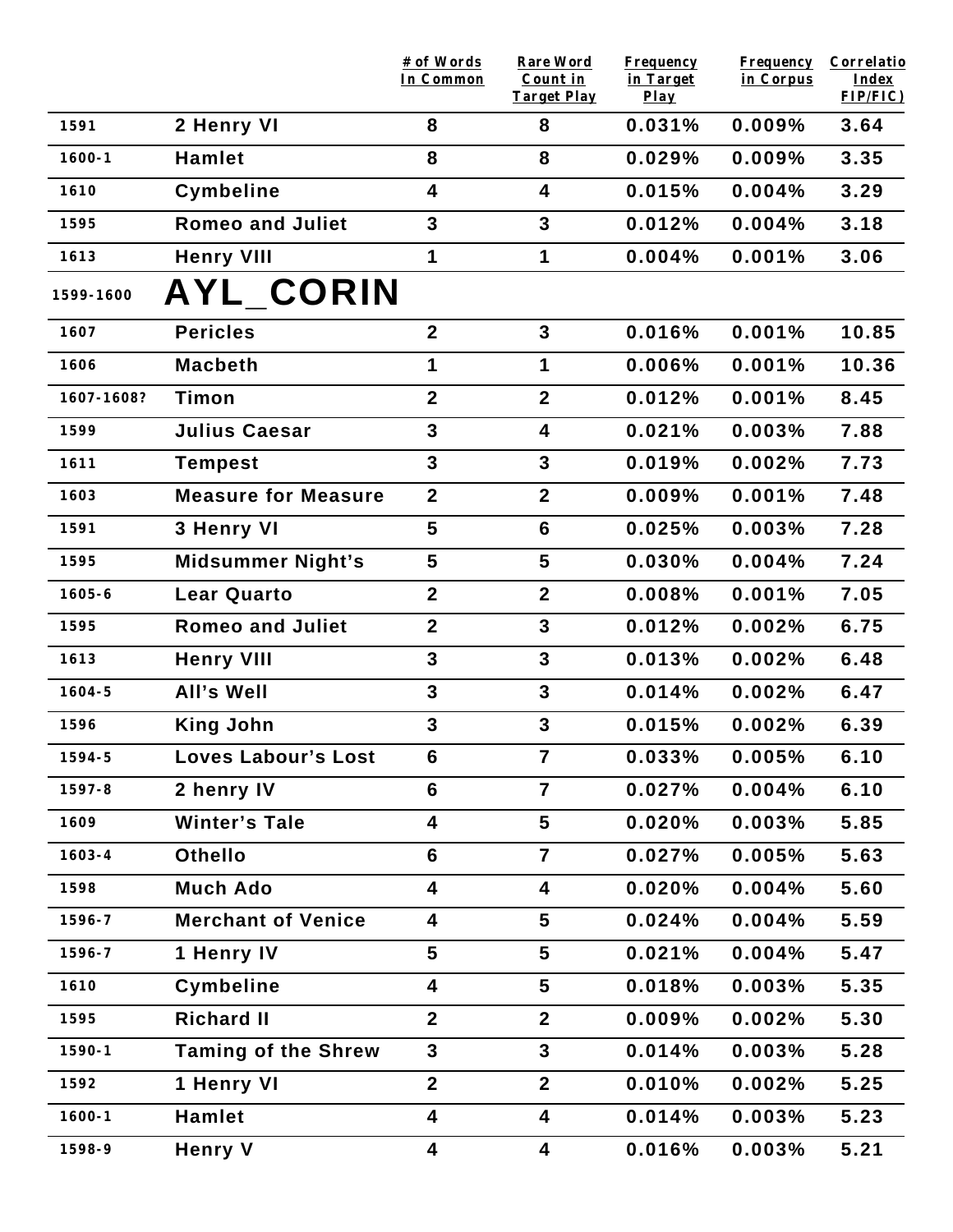|            |                               | # of Words<br>In Common | Rare Word<br>Count in<br><b>Target Play</b> | <b>Frequency</b><br>in Target<br>$Play$ | <b>Frequency</b><br>in Corpus | Correlatio<br>Index<br>FIP/FIC) |
|------------|-------------------------------|-------------------------|---------------------------------------------|-----------------------------------------|-------------------------------|---------------------------------|
| 1608       | <b>Coriolanus</b>             | $\overline{3}$          | 3                                           | 0.012%                                  | 0.002%                        | 4.97                            |
| 1606       | <b>Antony and Cleopatra</b>   | $\overline{7}$          | $\overline{7}$                              | 0.030%                                  | 0.006%                        | 4.91                            |
| 1613-14    | <b>Two Noble Kinsmen</b>      | $\mathbf{2}$            | $\boldsymbol{2}$                            | 0.008%                                  | 0.002%                        | 4.84                            |
| $1590 - 1$ | <b>Two Gentlemen of</b>       | $\overline{2}$          | $\overline{2}$                              | 0.012%                                  | 0.003%                        | 4.67                            |
| $1597 - 8$ | <b>Merry Wives of Windsor</b> | 1                       | 1                                           | 0.005%                                  | 0.001%                        | 4.21                            |
| 1591       | 2 Henry VI                    | 4                       | $\overline{\mathbf{4}}$                     | 0.016%                                  | 0.004%                        | 4.01                            |
| 1602       | <b>Troilus and Cressida</b>   | 5                       | 5                                           | 0.019%                                  | 0.006%                        | 3.43                            |
| 1592-3     | <b>Richard III</b>            | $\overline{2}$          | $\overline{2}$                              | 0.007%                                  | 0.003%                        | 2.77                            |
| 1598-9     | <b>H5 CHORUS</b>              |                         |                                             |                                         |                               |                                 |
| $1590 - 1$ | <b>Two Gentlemen of</b>       | 11                      | 12                                          | 0.071%                                  | 0.009%                        | 8.00                            |
| 1611       | <b>Tempest</b>                | 17                      | 17                                          | 0.105%                                  | 0.014%                        | 7.36                            |
| 1595       | <b>Midsummer Night's</b>      | 15                      | 16                                          | 0.095%                                  | 0.014%                        | 6.95                            |
| 1607       | <b>Pericles</b>               | 14                      | 14                                          | 0.075%                                  | 0.011%                        | 6.93                            |
| 1601       | <b>Twelfth Night</b>          | 8                       | 8                                           | 0.041%                                  | 0.006%                        | 6.71                            |
| 1594       | <b>Comedy of Errors</b>       | 5                       | 5                                           | 0.034%                                  | 0.005%                        | 6.64                            |
| $1590 - 1$ | <b>Taming of the Shrew</b>    | 11                      | 11                                          | 0.053%                                  | 0.008%                        | 6.45                            |
| 1596       | <b>King John</b>              | 21                      | 22                                          | 0.107%                                  | 0.018%                        | 5.93                            |
| 1606       | <b>Macbeth</b>                | 13                      | 13                                          | 0.077%                                  | 0.013%                        | 5.75                            |
| $1604 - 5$ | All's Well                    | 8                       | 8                                           | 0.038%                                  | 0.007%                        | 5.66                            |
| 1596-7     | <b>Merchant of Venice</b>     | 13                      | 13                                          | 0.062%                                  | 0.011%                        | 5.60                            |
| 1592       | 1 Henry VI                    | 23                      | 24                                          | 0.115%                                  | 0.021%                        | 5.57                            |
| 1607-1608? | Timon                         | 8                       | 8                                           | 0.046%                                  | 0.008%                        | 5.56                            |
| 1599-1600  | As You Like It                | 8                       | 9                                           | 0.042%                                  | 0.008%                        | 5.53                            |
| 1613       | <b>Henry VIII</b>             | 10                      | 10                                          | 0.042%                                  | 0.008%                        | 5.32                            |
| 1592 ?1608 | <b>Titus Andronicus</b>       | 14                      | 14                                          | 0.071%                                  | 0.013%                        | 5.31                            |
| 1599       | <b>Julius Caesar</b>          | 9                       | 9                                           | 0.047%                                  | 0.009%                        | 5.29                            |
| 1598       | <b>Much Ado</b>               | 8                       | 8                                           | 0.040%                                  | 0.008%                        | 5.26                            |
| 1595       | <b>Richard II</b>             | 21                      | 22                                          | 0.100%                                  | 0.020%                        | 5.12                            |
| 1603       | <b>Measure for Measure</b>    | 12                      | 13                                          | 0.061%                                  | 0.012%                        | 5.09                            |
| 1606       | <b>Antony and Cleopatra</b>   | 20                      | 20                                          | 0.087%                                  | 0.018%                        | 4.89                            |
| 1602       | <b>Troilus and Cressida</b>   | 23                      | 23                                          | 0.089%                                  | 0.018%                        | 4.84                            |
| 1594-5     | <b>Loves Labour's Lost</b>    | 16                      | 16                                          | 0.075%                                  | 0.016%                        | 4.79                            |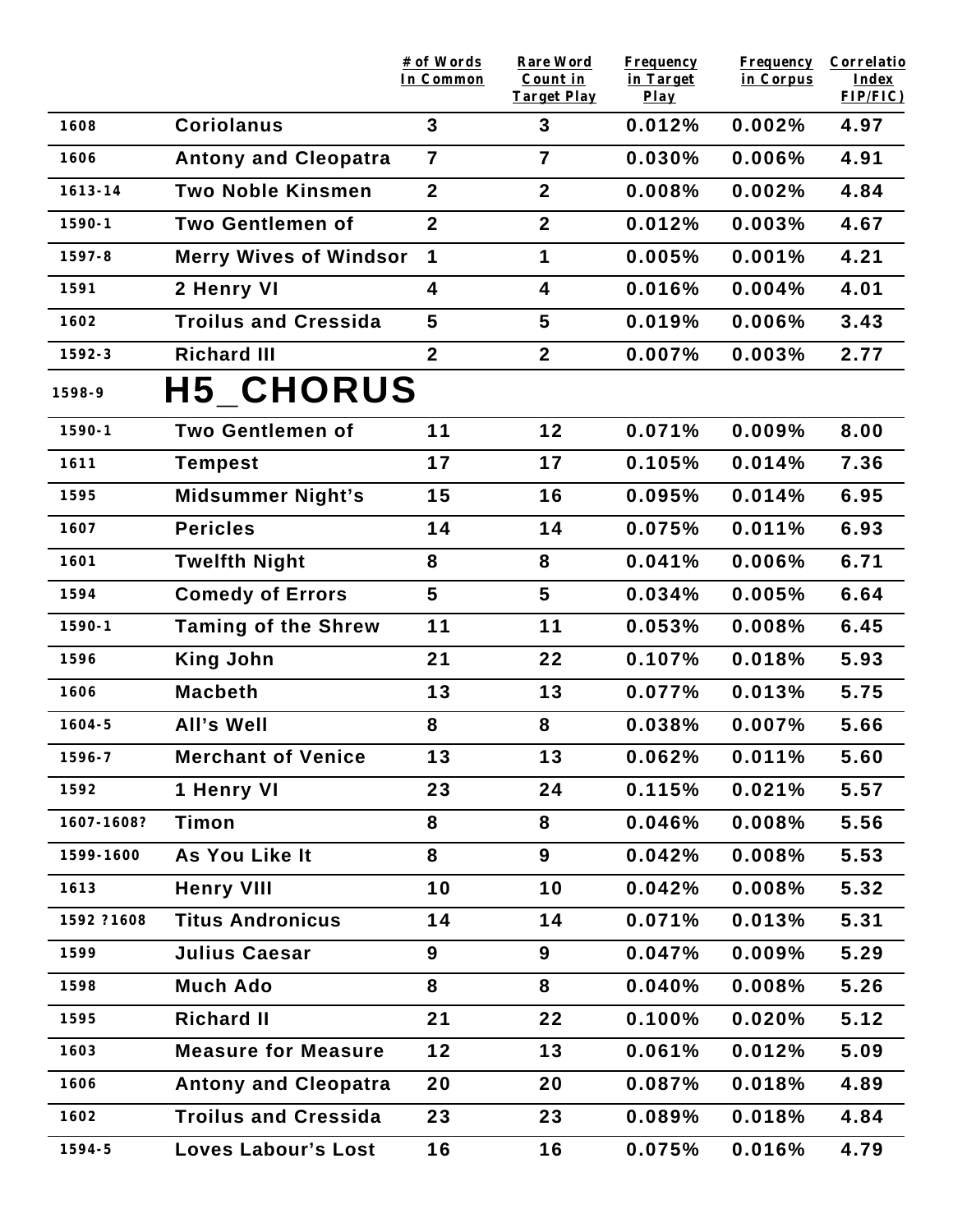|            |                               | # of Words<br>In Common | <b>Rare Word</b><br>Count in<br><b>Target Play</b> | <b>Frequency</b><br>in Target | <b>Frequency</b><br>in Corpus | Correlatio<br>Index<br>FIP/FIC) |
|------------|-------------------------------|-------------------------|----------------------------------------------------|-------------------------------|-------------------------------|---------------------------------|
| 1596-7     | 1 Henry IV                    | 21                      | 21                                                 | $Play$<br>0.087%              | 0.018%                        | 4.77                            |
| 1608       | <b>Coriolanus</b>             | 17                      | 18                                                 | 0.072%                        | 0.016%                        | 4.47                            |
| $1597 - 8$ | <b>Merry Wives of Windsor</b> | 9                       | 9                                                  | 0.043%                        | 0.010%                        | 4.40                            |
| 1591       | 2 Henry VI                    | 22                      | 22                                                 | 0.086%                        | 0.020%                        | 4.31                            |
| $1600 - 1$ | <b>Hamlet</b>                 | 23                      | 23                                                 | 0.083%                        | 0.020%                        | 4.22                            |
| 1613-14    | <b>Two Noble Kinsmen</b>      | 14                      | 14                                                 | 0.058%                        | 0.014%                        | 4.16                            |
| $1592 - 3$ | <b>Richard III</b>            | 19                      | 21                                                 | 0.073%                        | 0.018%                        | 4.16                            |
| 1610       | Cymbeline                     | 15                      | 15                                                 | 0.055%                        | 0.013%                        | 4.15                            |
| 1609       | <b>Winter's Tale</b>          | 18                      | 19                                                 | 0.076%                        | 0.019%                        | 4.12                            |
| 1591       | 3 Henry VI                    | 12                      | 13                                                 | 0.054%                        | 0.014%                        | 4.01                            |
| 1595       | <b>Romeo and Juliet</b>       | 15                      | 15                                                 | 0.062%                        | 0.015%                        | 4.00                            |
| $1597 - 8$ | 2 henry IV                    | 19                      | 19                                                 | 0.074%                        | 0.019%                        | 3.89                            |
| $1603 - 4$ | <b>Othello</b>                | 20                      | 21                                                 | 0.081%                        | 0.021%                        | 3.81                            |
| $1605 - 6$ | <b>Lear Quarto</b>            | 13                      | 13                                                 | 0.052%                        | 0.014%                        | 3.79                            |
|            |                               |                         |                                                    |                               |                               |                                 |
| 1598-9     | <b>H5 MONTJOY</b>             |                         |                                                    |                               |                               |                                 |
| 1596-7     | <b>Merchant of Venice</b>     | 1                       | $\mathbf 1$                                        | 0.005%                        | 0.000%                        | 13.79                           |
| 1610       | <b>Cymbeline</b>              | 1                       | $\mathbf 1$                                        | 0.004%                        | $0.000\%$                     | 10.71                           |
| 1596       | <b>King John</b>              | $\boldsymbol{2}$        | $\overline{2}$                                     | 0.010%                        | 0.001%                        | 8.51                            |
| 1606       | <b>Macbeth</b>                | 4                       | 4                                                  | 0.024%                        | 0.003%                        | 7.97                            |
| 1611       | <b>Tempest</b>                |                         | 1                                                  | 0.006%                        | 0.001%                        | 7.73                            |
| 1592       | 1 Henry VI                    | 3                       | $\overline{3}$                                     | 0.014%                        | 0.002%                        | 7.00                            |
| $1604 - 5$ | All's Well                    | 1                       | 1                                                  | 0.005%                        | 0.001%                        | 6.83                            |
| 1594       | <b>Comedy of Errors</b>       | 1                       | $\mathbf 1$                                        | 0.007%                        | 0.001%                        | 6.64                            |
| 1608       | <b>Coriolanus</b>             | $\overline{\mathbf{4}}$ | $\overline{\mathbf{4}}$                            | 0.016%                        | 0.002%                        | 6.63                            |
| 1595       | <b>Richard II</b>             | $\mathbf{2}$            | $\mathbf{2}$                                       | 0.009%                        | 0.001%                        | 6.63                            |
| $1590 - 1$ | <b>Two Gentlemen of</b>       | $\overline{\mathbf{3}}$ | $\overline{3}$                                     | 0.018%                        | 0.003%                        | 6.42                            |
| 1607-1608? | Timon                         | 4                       | 4                                                  | 0.023%                        | 0.004%                        | 6.15                            |
| 1613       | <b>Henry VIII</b>             | 1                       | $\mathbf 1$                                        | 0.004%                        | 0.001%                        | 6.12                            |
| 1603       | <b>Measure for Measure</b>    | $\overline{\mathbf{4}}$ | 4                                                  | 0.019%                        | 0.003%                        | 6.10                            |
| $1590 - 1$ | <b>Taming of the Shrew</b>    | 1                       | 1                                                  | 0.005%                        | 0.001%                        | 6.03                            |
| 1595       | <b>Midsummer Night's</b>      | 1                       | $\mathbf 1$                                        | 0.006%                        | 0.001%                        | 5.79                            |
| 1602       | <b>Troilus and Cressida</b>   | 1                       | $\mathbf 1$                                        | 0.004%                        | 0.001%                        | 5.61                            |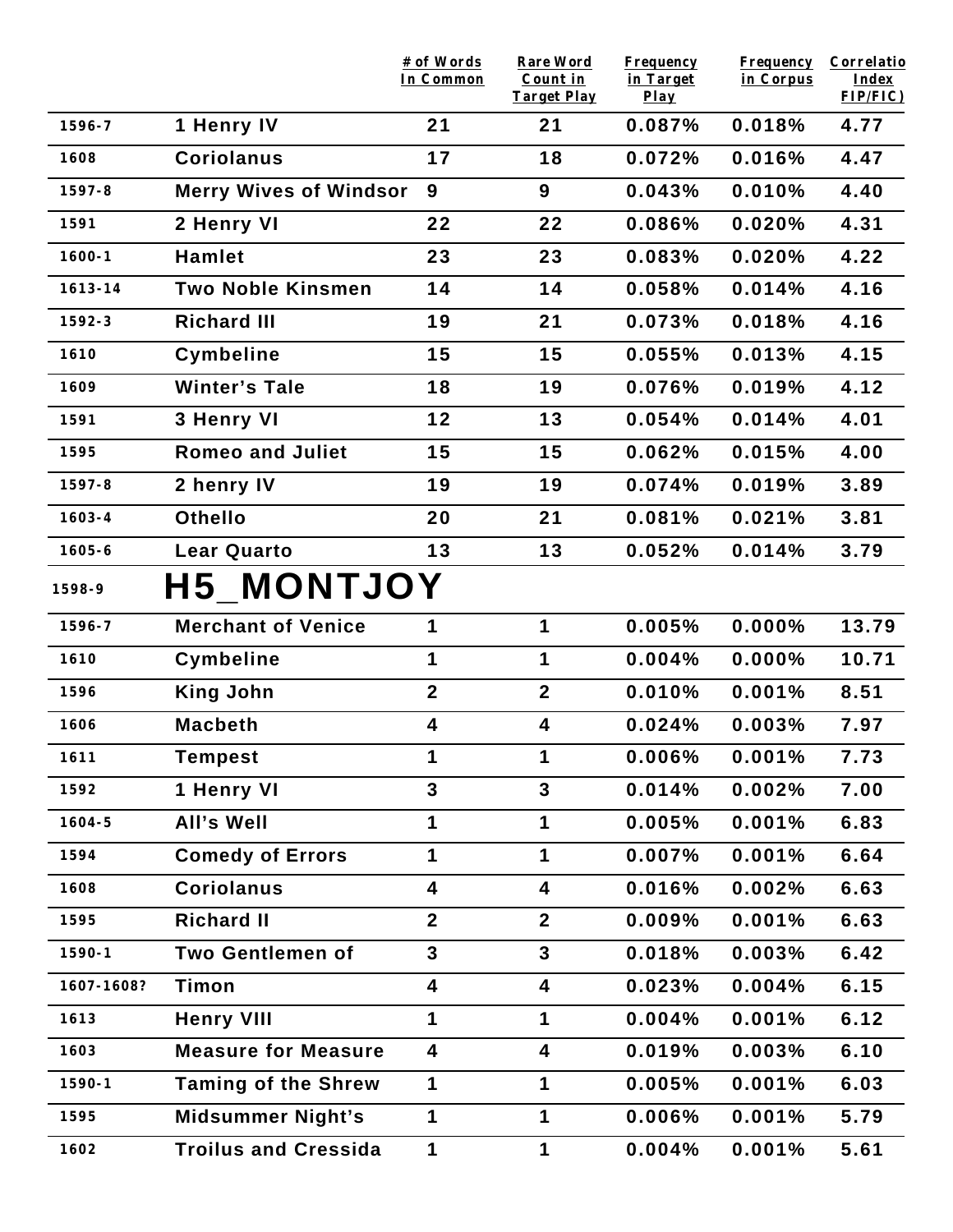|             |                             | # of Words<br>In Common | <b>Rare Word</b><br>Count in       | <b>Frequency</b><br>in Target | <b>Frequency</b><br>in Corpus | Correlatio<br>Index |
|-------------|-----------------------------|-------------------------|------------------------------------|-------------------------------|-------------------------------|---------------------|
| 1598        | <b>Much Ado</b>             | $\overline{2}$          | <b>Target Play</b><br>$\mathbf{2}$ | $Play$<br>0.010%              | 0.002%                        | FIP/FIC)<br>5.43    |
| 1596-7      | 1 Henry IV                  | 3                       | $\mathbf{3}$                       | 0.012%                        | 0.002%                        | 5.16                |
|             |                             | 3                       | $\mathbf{3}$                       |                               |                               |                     |
| 1601        | <b>Twelfth Night</b>        |                         |                                    | 0.015%                        | 0.003%                        | 5.13                |
| 1594-5      | Loves Labour's Lost         | $\boldsymbol{2}$        | $\mathbf{2}$                       | 0.009%                        | 0.002%                        | 4.82                |
| 1606        | <b>Antony and Cleopatra</b> | $\overline{\mathbf{4}}$ | 4                                  | 0.017%                        | 0.004%                        | 4.59                |
| $1613 - 14$ | <b>Two Noble Kinsmen</b>    | $\overline{2}$          | $\overline{2}$                     | 0.008%                        | 0.002%                        | 4.27                |
| 1597-8      | 2 henry IV                  | $\boldsymbol{2}$        | $\mathbf{2}$                       | 0.008%                        | 0.002%                        | 4.25                |
| 1599-1600   | As You Like It              | 1                       | 1                                  | 0.005%                        | 0.001%                        | 4.06                |
| 1591        | 3 Henry VI                  | 1                       | 1                                  | 0.004%                        | 0.001%                        | 4.05                |
| 1595        | <b>Romeo and Juliet</b>     | 1                       | 1                                  | 0.004%                        | 0.001%                        | 4.00                |
| 1607        | <b>Pericles</b>             | 1                       | $\mathbf 1$                        | 0.005%                        | 0.001%                        | 3.92                |
| $1605 - 6$  | <b>Lear Quarto</b>          | 3                       | $\mathbf{3}$                       | 0.012%                        | 0.003%                        | 3.78                |
| $1600 - 1$  | Hamlet                      | 6                       | $6\phantom{1}$                     | 0.022%                        | 0.006%                        | 3.62                |
| 1591        | 2 Henry VI                  | 1                       | 1                                  | 0.004%                        | 0.001%                        | 3.41                |
| 1609        | <b>Winter's Tale</b>        | 1                       | 1                                  | 0.004%                        | 0.001%                        | 2.93                |
| $1592 - 3$  | <b>Richard III</b>          | 2 <sup>1</sup>          | $\overline{2}$                     | 0.007%                        | 0.002%                        | 2.91                |
| $1600 - 1$  | <b>HAM FIRST PLAYER</b>     |                         |                                    |                               |                               |                     |
| 1594        | <b>Comedy of Errors</b>     | 1                       | 1                                  | 0.007%                        | 0.001%                        | 8.54                |
| 1606        | <b>Macbeth</b>              | $\overline{7}$          | $\overline{7}$                     | 0.042%                        | 0.005%                        | 8.24                |
| 1611        | <b>Tempest</b>              | 1                       | 1                                  | $0.006\%$                     | 0.001%                        | 7.73                |
| 1602        | <b>Troilus and Cressida</b> | $6\phantom{1}$          | 11                                 | 0.042%                        | 0.005%                        | 7.71                |
| 1607-1608?  | Timon                       | 3                       | $\overline{\mathbf{3}}$            | 0.017%                        | 0.002%                        | 7.61                |
| 1592 ?1608  | <b>Titus Andronicus</b>     | 3                       | $\mathbf{3}$                       | 0.015%                        | 0.002%                        | 7.34                |
| $1605 - 6$  | <b>Lear Quarto</b>          | $\overline{7}$          | $\overline{7}$                     | 0.028%                        | 0.005%                        | 5.88                |
| 1596-7      | <b>Merchant of Venice</b>   | 4                       | 4                                  | 0.019%                        | 0.003%                        | 5.71                |
| 1598-9      | <b>Henry V</b>              | 4                       | 4                                  | 0.016%                        | 0.003%                        | 5.63                |
| 1606        | <b>Antony and Cleopatra</b> | $6\phantom{1}$          | 6                                  | 0.026%                        | 0.005%                        | 5.55                |
| 1595        | <b>Midsummer Night's</b>    | 2 <sup>1</sup>          | 2 <sup>1</sup>                     | 0.012%                        | 0.002%                        | 5.21                |
| $1613 - 14$ | <b>Two Noble Kinsmen</b>    | 4                       | 4                                  | 0.017%                        | 0.003%                        | 5.18                |
| 1591        | 2 Henry VI                  | 3                       | $\overline{3}$                     | 0.012%                        | 0.002%                        | 5.12                |
| 1601        | <b>Twelfth Night</b>        | 1                       | $\mathbf 1$                        | 0.005%                        | 0.001%                        | 4.94                |
| $1590 - 1$  | <b>Taming of the Shrew</b>  | $\mathbf{3}$            | $\mathbf{3}$                       | 0.014%                        | 0.003%                        | 4.87                |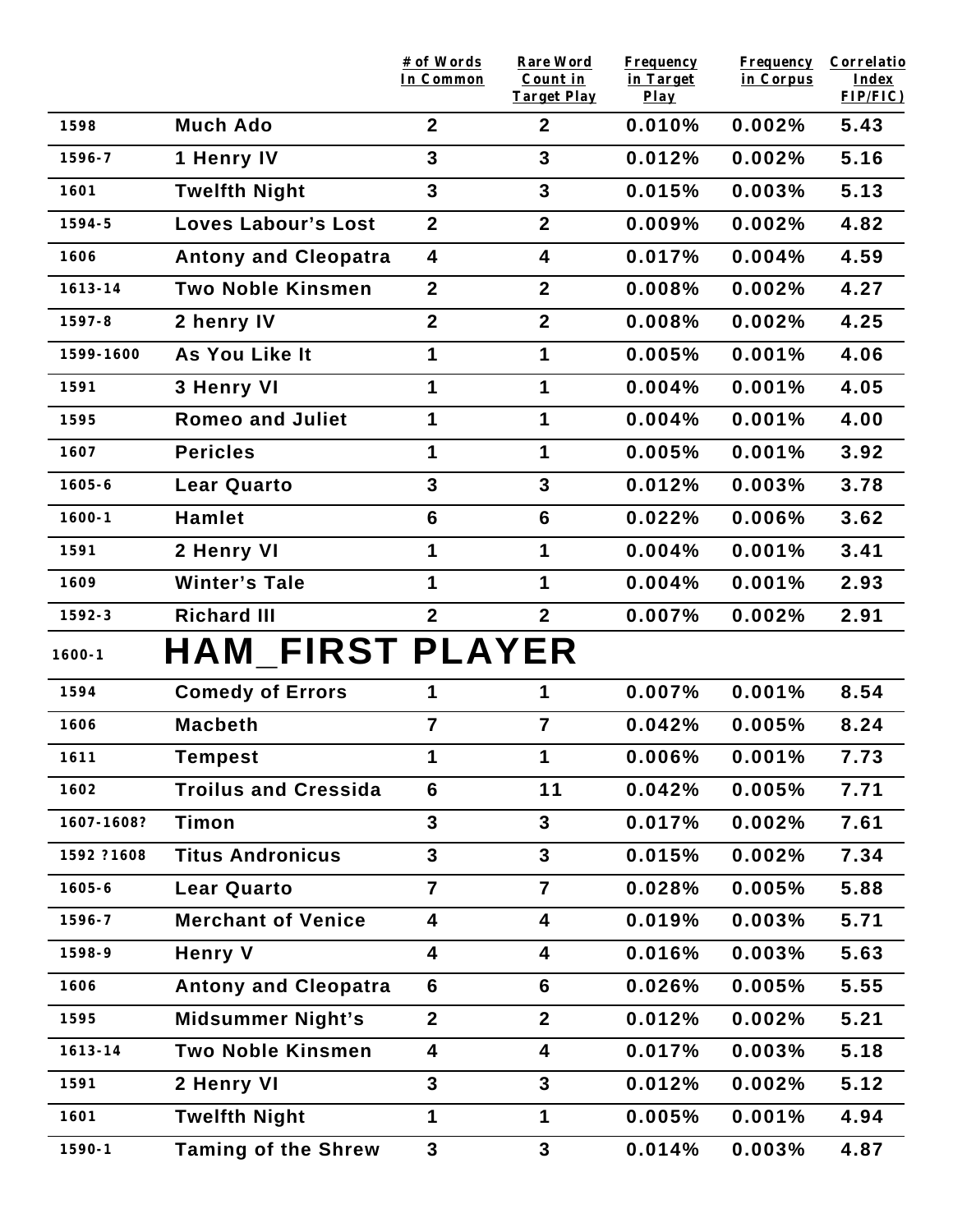|            |                            | # of Words<br>In Common | <b>Rare Word</b><br>Count in | <b>Frequency</b><br>in Target | <b>Frequency</b><br>in Corpus | Correlatio<br>Index |
|------------|----------------------------|-------------------------|------------------------------|-------------------------------|-------------------------------|---------------------|
|            |                            |                         | <b>Target Play</b>           | $Play$                        |                               | FIP/FIC)            |
| 1599-1600  | As You Like It             | $\mathbf{3}$            | 3                            | 0.014%                        | 0.003%                        | 4.87                |
| 1597-8     | 2 henry IV                 | 8                       | 8                            | 0.031%                        | 0.006%                        | 4.86                |
| 1598       | <b>Much Ado</b>            | 1                       | $\mathbf 1$                  | 0.005%                        | 0.001%                        | 4.83                |
| 1592       | 1 Henry VI                 | 5                       | $5\phantom{.0}$              | 0.024%                        | 0.005%                        | 4.66                |
| 1591       | 3 Henry VI                 | $\boldsymbol{2}$        | $\overline{2}$               | 0.008%                        | 0.002%                        | 4.55                |
| 1596-7     | 1 Henry IV                 | $\overline{\mathbf{3}}$ | 3                            | 0.012%                        | 0.003%                        | 4.33                |
| 1603       | <b>Measure for Measure</b> | $\boldsymbol{2}$        | $\mathbf{2}$                 | 0.009%                        | 0.002%                        | 4.33                |
| $1604 - 5$ | All's Well                 | $\mathbf{2}$            | $\mathbf{2}$                 | 0.009%                        | 0.002%                        | 4.32                |
| 1596       | <b>King John</b>           | $\boldsymbol{2}$        | $\mathbf{2}$                 | 0.010%                        | 0.002%                        | 4.26                |
| $1603 - 4$ | <b>Othello</b>             | 4                       | $\overline{\mathbf{4}}$      | 0.015%                        | 0.004%                        | 4.22                |
| 1595       | <b>Romeo and Juliet</b>    | $\overline{7}$          | $\overline{7}$               | 0.029%                        | 0.007%                        | 4.20                |
| 1608       | <b>Coriolanus</b>          | $\overline{7}$          | $\overline{7}$               | 0.028%                        | 0.007%                        | 3.99                |
| 1594-5     | <b>Loves Labour's Lost</b> | $\mathbf{3}$            | $\mathbf{3}$                 | 0.014%                        | 0.004%                        | 3.97                |
| 1613       | <b>Henry VIII</b>          | $\mathbf{3}$            | $\mathbf{3}$                 | 0.013%                        | 0.003%                        | 3.93                |
| 1607       | <b>Pericles</b>            | 1                       | $\mathbf 1$                  | 0.005%                        | 0.001%                        | 3.92                |
| 1595       | <b>Richard II</b>          | 5                       | $5\phantom{1}$               | 0.023%                        | 0.006%                        | 3.82                |
| 1599       | <b>Julius Caesar</b>       | $\boldsymbol{2}$        | $\mathbf{2}$                 | 0.010%                        | 0.003%                        | 3.77                |
| 1610       | Cymbeline                  | 8                       | 8                            | 0.029%                        | 0.009%                        | 3.29                |
| 1609       | <b>Winter's Tale</b>       | 1                       | $\mathbf 1$                  | 0.004%                        | 0.001%                        | 3.19                |
| $1592 - 3$ | <b>Richard III</b>         | $\mathbf{3}$            | 3                            | 0.010%                        | 0.003%                        | 3.05                |
| $1600 - 1$ | HAM_GHOST                  |                         |                              |                               |                               |                     |
| 1594       | <b>Comedy of Errors</b>    | $6\phantom{1}6$         | 6                            | 0.041%                        | 0.004%                        | 9.19                |
| 1607-1608? | Timon                      | 4                       | $\overline{\mathbf{4}}$      | 0.023%                        | 0.003%                        | 7.80                |
| 1607       | <b>Pericles</b>            | 9                       | 9                            | 0.048%                        | 0.007%                        | 7.17                |
| 1611       | <b>Tempest</b>             | 5                       | $5\phantom{1}$               | 0.031%                        | 0.004%                        | 7.12                |
| 1596-7     | <b>Merchant of Venice</b>  | 4                       | 4                            | 0.019%                        | 0.003%                        | 6.90                |
| 1606       | <b>Macbeth</b>             | 4                       | $\overline{\mathbf{4}}$      | 0.024%                        | 0.004%                        | 6.68                |
| 1599       | <b>Julius Caesar</b>       | 6                       | 6                            | 0.031%                        | 0.005%                        | 6.47                |
| 1601       | <b>Twelfth Night</b>       | $\overline{7}$          | $\overline{7}$               | 0.036%                        | 0.006%                        | 5.98                |
| 1596-7     | 1 Henry IV                 | 4                       | 4                            | 0.017%                        | 0.003%                        | 5.78                |
| 1590-1     | <b>Taming of the Shrew</b> | 3                       | $\mathbf{3}$                 | 0.014%                        | 0.003%                        | 5.76                |
| 1595       | <b>Midsummer Night's</b>   | 8                       | 8                            | 0.048%                        | 0.008%                        | 5.71                |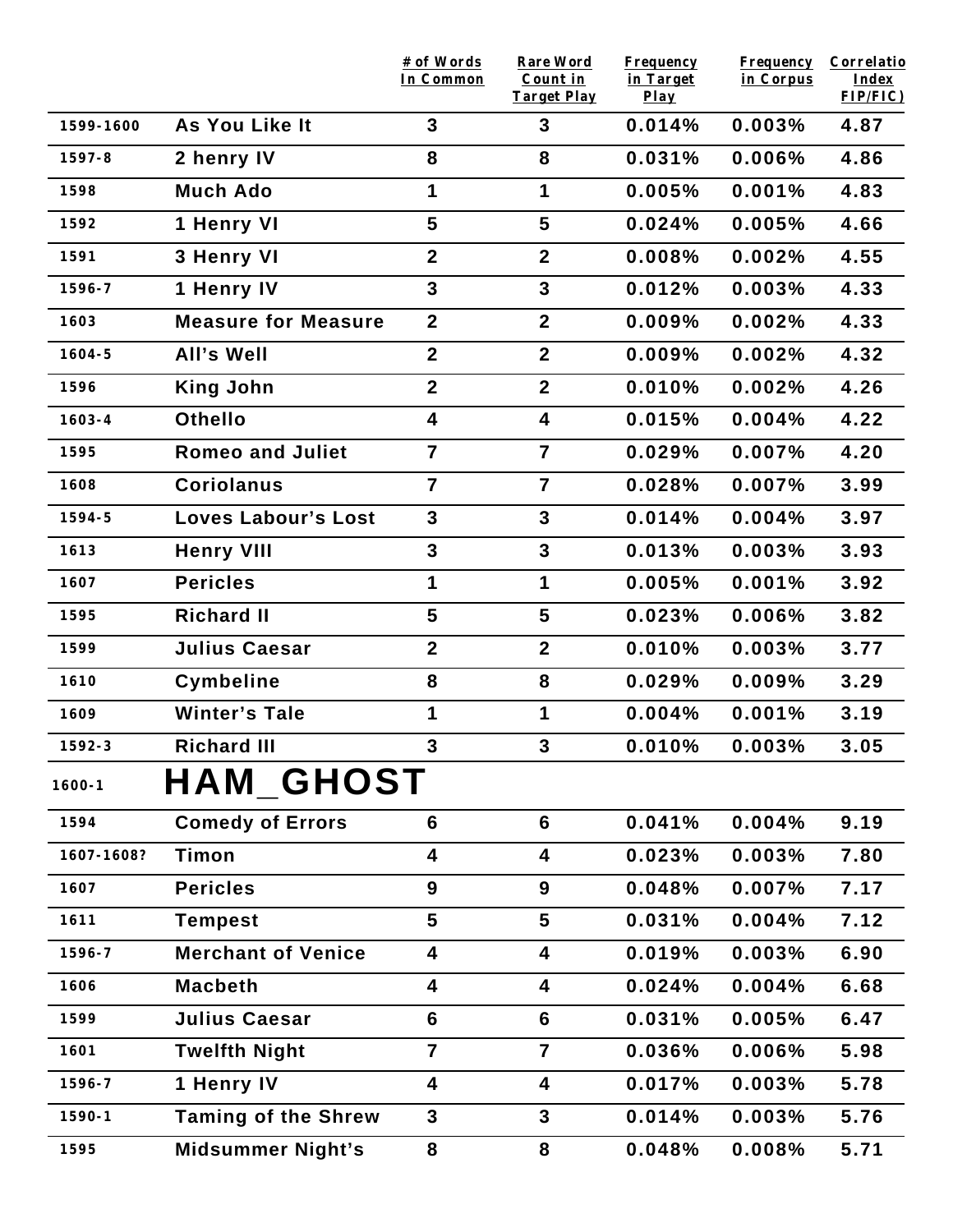|             |                               | # of Words<br>In Common | <b>Rare Word</b><br>Count in | <b>Frequency</b><br>in Target | <b>Frequency</b><br>in Corpus | Correlatio<br>Index |
|-------------|-------------------------------|-------------------------|------------------------------|-------------------------------|-------------------------------|---------------------|
|             |                               |                         | <b>Target Play</b>           | $Play$                        |                               | FIP/FIC)            |
| $1604 - 5$  | All's Well                    | 4                       | 4                            | 0.019%                        | 0.003%                        | 5.47                |
| 1594-5      | <b>Loves Labour's Lost</b>    | 5                       | 5                            | 0.023%                        | 0.004%                        | 5.39                |
| 1598        | <b>Much Ado</b>               | 4                       | 4                            | 0.020%                        | 0.004%                        | 5.26                |
| 1606        | <b>Antony and Cleopatra</b>   | 9                       | 9                            | 0.039%                        | 0.007%                        | 5.25                |
| $1597 - 8$  | <b>Merry Wives of Windsor</b> | $\overline{7}$          | $\overline{7}$               | 0.034%                        | 0.007%                        | 5.17                |
| 1603        | <b>Measure for Measure</b>    | 6                       | $6\phantom{1}$               | 0.028%                        | 0.005%                        | 5.14                |
| $1605 - 6$  | <b>Lear Quarto</b>            | 8                       | 8                            | 0.032%                        | 0.007%                        | 4.95                |
| 1592 ?1608  | <b>Titus Andronicus</b>       | 1                       | $\mathbf 1$                  | 0.005%                        | 0.001%                        | 4.89                |
| 1613-14     | <b>Two Noble Kinsmen</b>      | $\overline{7}$          | $\overline{7}$               | 0.029%                        | 0.006%                        | 4.88                |
| 1596        | <b>King John</b>              | 10                      | 10                           | 0.049%                        | 0.010%                        | 4.84                |
| 1592        | 1 Henry VI                    | 4                       | $\overline{\mathbf{4}}$      | 0.019%                        | 0.004%                        | 4.80                |
| 1595        | <b>Romeo and Juliet</b>       | 9                       | 9                            | 0.037%                        | 0.008%                        | 4.63                |
| $1592 - 3$  | <b>Richard III</b>            | 8                       | 8                            | 0.028%                        | 0.006%                        | 4.61                |
| 1595        | <b>Richard II</b>             | $\overline{7}$          | $\overline{7}$               | 0.032%                        | 0.007%                        | 4.56                |
| 1591        | 3 Henry VI                    | $6\phantom{1}$          | $6\phantom{1}$               | 0.025%                        | 0.005%                        | 4.55                |
| 1610        | Cymbeline                     | 11                      | 11                           | 0.040%                        | 0.009%                        | 4.53                |
| 1608        | <b>Coriolanus</b>             | $\overline{7}$          | $\overline{7}$               | 0.028%                        | 0.006%                        | 4.51                |
| 1598-9      | <b>Henry V</b>                | 8                       | 8                            | 0.032%                        | 0.007%                        | 4.47                |
| 1613        | <b>Henry VIII</b>             | 6                       | $6\phantom{1}$               | 0.025%                        | 0.006%                        | 4.41                |
| 1597-8      | 2 henry IV                    | 4                       | 4                            | 0.016%                        | 0.004%                        | 4.39                |
| 1599-1600   | As You Like It                | $\mathbf{3}$            | $\mathbf{3}$                 | 0.014%                        | 0.003%                        | 4.35                |
| 1602        | <b>Troilus and Cressida</b>   | 8                       | 8                            | 0.031%                        | 0.007%                        | 4.27                |
| 1591        | 2 Henry VI                    | $\overline{7}$          | $\overline{7}$               | 0.027%                        | 0.007%                        | 4.19                |
| 1609        | <b>Winter's Tale</b>          | $\mathbf{3}$            | 3                            | 0.012%                        | 0.003%                        | 3.76                |
| 1601        | TN ANTONIO                    |                         |                              |                               |                               |                     |
| 1607-1608?  | Timon                         | 5                       | 5                            | 0.029%                        | 0.002%                        | 12.68               |
| $1613 - 14$ | <b>Two Noble Kinsmen</b>      | 1                       | 1                            | 0.004%                        | 0.000%                        | 9.07                |
| 1607        | <b>Pericles</b>               | 4                       | 4                            | 0.022%                        | 0.002%                        | 8.95                |
| 1594        | <b>Comedy of Errors</b>       | $6\phantom{1}6$         | 6                            | 0.041%                        | 0.005%                        | 8.54                |
| 1611        | <b>Tempest</b>                | 4                       | 4                            | 0.025%                        | 0.003%                        | 7.22                |
| 1606        | <b>Macbeth</b>                | 5                       | $5\phantom{1}$               | 0.030%                        | 0.004%                        | 7.19                |
| 1595        | <b>Midsummer Night's</b>      | 4                       | 4                            | 0.024%                        | 0.004%                        | 6.72                |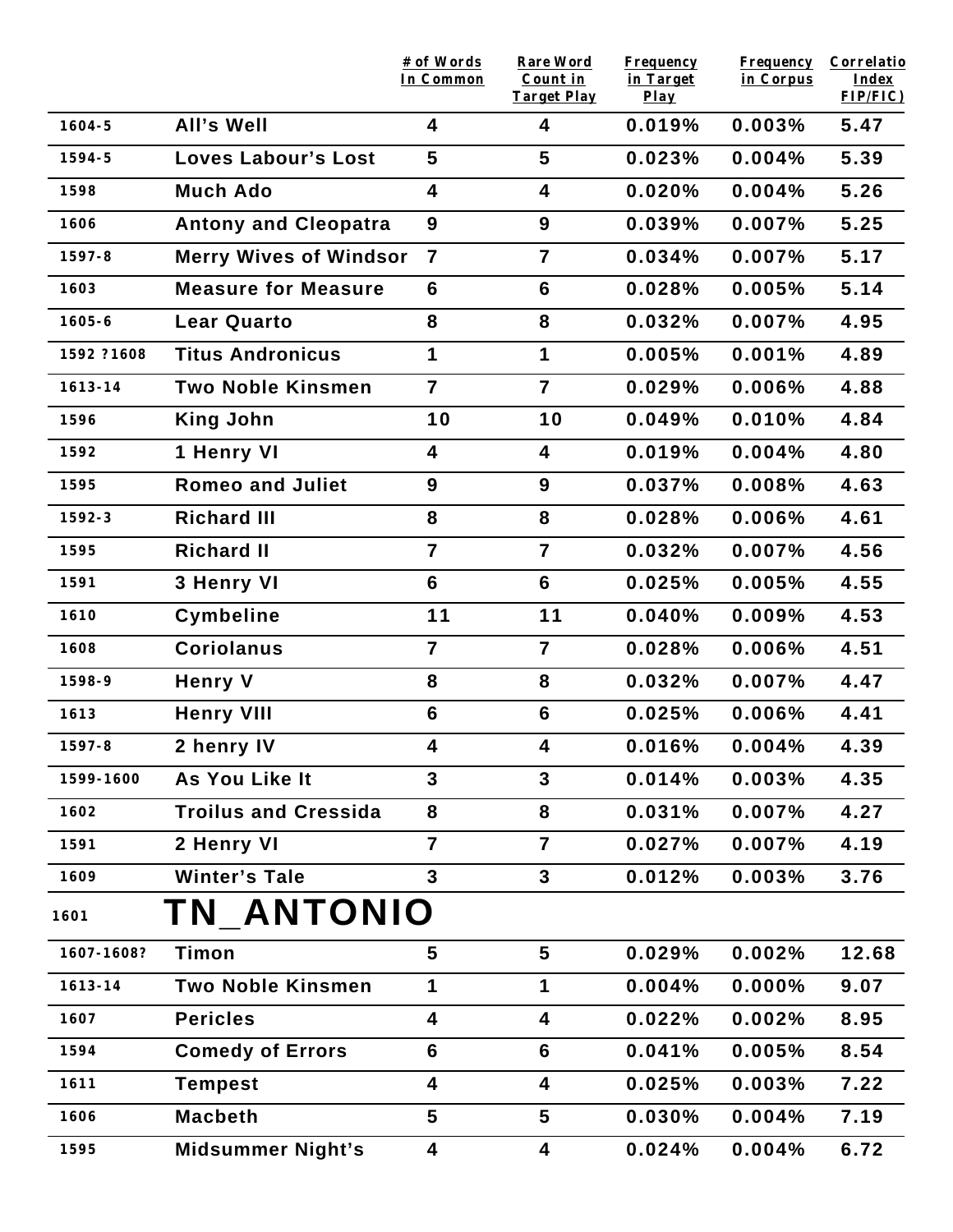|            |                               | # of Words<br>In Common | <b>Rare Word</b><br>Count in | <b>Frequency</b><br>in Target | <b>Frequency</b><br>in Corpus | Correlatio<br>Index |
|------------|-------------------------------|-------------------------|------------------------------|-------------------------------|-------------------------------|---------------------|
| 1599-1600  | As You Like It                | 4                       | <b>Target Play</b><br>4      | $Play$<br>0.019%              | 0.003%                        | FIP/FIC)<br>6.49    |
| 1596-7     | <b>Merchant of Venice</b>     | 4                       | $\overline{\mathbf{4}}$      | 0.019%                        | 0.003%                        | 6.37                |
| $1590 - 1$ | <b>Two Gentlemen of</b>       | 4                       | 4                            |                               | 0.004%                        |                     |
|            |                               |                         |                              | 0.024%                        |                               | 6.22                |
| $1590 - 1$ | <b>Taming of the Shrew</b>    | $\overline{\mathbf{4}}$ | 4                            | 0.019%                        | 0.003%                        | 6.03                |
| $1597 - 8$ | <b>Merry Wives of Windsor</b> | $\overline{2}$          | $\overline{2}$               | 0.010%                        | 0.002%                        | 6.01                |
| 1609       | <b>Winter's Tale</b>          | $\overline{7}$          | $\overline{7}$               | 0.028%                        | 0.005%                        | 5.99                |
| 1606       | <b>Antony and Cleopatra</b>   | 5                       | 5                            | 0.022%                        | 0.004%                        | 5.92                |
| 1599       | <b>Julius Caesar</b>          | $\overline{2}$          | $\overline{2}$               | 0.010%                        | 0.002%                        | 5.66                |
| $1603 - 4$ | <b>Othello</b>                | 1                       | 1                            | 0.004%                        | 0.001%                        | 5.63                |
| $1594 - 5$ | <b>Loves Labour's Lost</b>    | 5                       | 5                            | 0.023%                        | 0.004%                        | 5.39                |
| $1597 - 8$ | 2 henry IV                    | 6                       | $6\phantom{1}$               | 0.023%                        | 0.004%                        | 5.37                |
| 1595       | <b>Romeo and Juliet</b>       | $\mathbf{3}$            | $\mathbf{3}$                 | 0.012%                        | 0.002%                        | 5.14                |
| $1604 - 5$ | <b>All's Well</b>             | 3                       | $\overline{3}$               | 0.014%                        | 0.003%                        | 5.13                |
| 1602       | <b>Troilus and Cressida</b>   | 8                       | 9                            | 0.035%                        | 0.007%                        | 5.05                |
| $1605 - 6$ | <b>Lear Quarto</b>            | 5                       | 5                            | 0.020%                        | 0.004%                        | 5.04                |
| 1610       | <b>Cymbeline</b>              | $\mathbf{3}$            | $\mathbf{3}$                 | 0.011%                        | 0.002%                        | 4.82                |
| 1596       | <b>King John</b>              | $6\phantom{1}$          | $6\phantom{1}$               | 0.029%                        | 0.006%                        | 4.73                |
| 1598       | <b>Much Ado</b>               | 4                       | 4                            | 0.020%                        | 0.004%                        | 4.70                |
| $1600 - 1$ | <b>Hamlet</b>                 | 8                       | 8                            | 0.029%                        | 0.006%                        | 4.65                |
| 1603       | <b>Measure for Measure</b>    | 4                       | 4                            | 0.019%                        | 0.004%                        | 4.57                |
| 1596-7     | 1 Henry IV                    | $\overline{2}$          | 2 <sup>1</sup>               | 0.008%                        | 0.002%                        | 4.51                |
| 1608       | <b>Coriolanus</b>             | 5                       | 5                            | 0.020%                        | 0.005%                        | 4.24                |
| 1613       | <b>Henry VIII</b>             | 3                       | 3                            | 0.013%                        | 0.003%                        | 4.24                |
| 1592       | 1 Henry VI                    | 3                       | $\mathbf{3}$                 | 0.014%                        | 0.003%                        | 4.20                |
| 1591       | 2 Henry VI                    | 4                       | 4                            | 0.016%                        | 0.004%                        | 4.01                |
| 1592-3     | <b>Richard III</b>            | 6                       | 6                            | 0.021%                        | 0.005%                        | 3.98                |
| 1591       | 3 Henry VI                    | $\mathbf{2}$            | $\overline{2}$               | 0.008%                        | 0.002%                        | 3.83                |
| 1598-9     | <b>Henry V</b>                | 4                       | 4                            | 0.016%                        | 0.004%                        | 3.80                |
| 1592 ?1608 | <b>Titus Andronicus</b>       | 1                       | 1                            | 0.005%                        | 0.001%                        | 3.67                |
| 1595       | <b>Richard II</b>             | 1                       | $\mathbf 1$                  | 0.005%                        | 0.001%                        | 3.61                |
| 1601       | <b>TN_VALENTINE</b>           |                         |                              |                               |                               |                     |
| 1592       | 1 Henry VI                    | 1                       | 1                            | 0.005%                        | 0.000%                        | 10.50               |